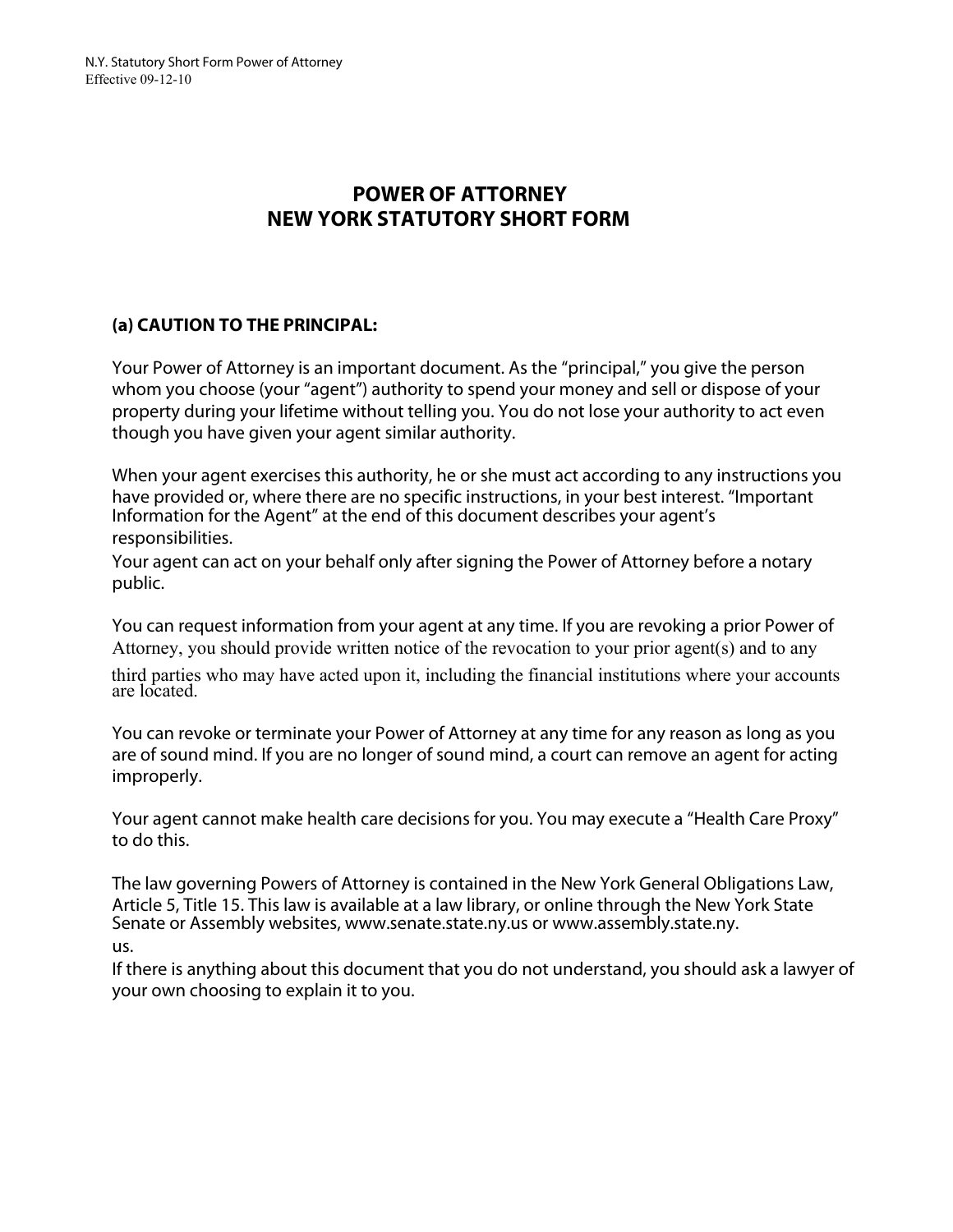### **(b) DESIGNATION OF AGENT(S):**

I, the contract of the contract of the contract of the contract of the contract of the contract of the contract of the contract of the contract of the contract of the contract of the contract of the contract of the contrac

[name and address of principal]

as my agent(s)

[name(s) and address(es) of agent(s)]

If you designate more than one agent above, they must act together unless you initial the statement below.

( ) My agents may act SEPARATELY.

### **(c) DESIGNATION OF SUCCESSOR AGENT(S): (OPTIONAL)**

If every agent designated above is unable or unwilling to serve, I appoint as my successor agent(s):

[name(s) and address(es) of successor agent(s)]

Successor agents designated above must act together unless you initial the statement below.

( ) My successor agents may act SEPARATELY.

You may provide for specific succession rules in this section. Insert specific succession provisions here:

**(d) This POWER OF ATTORNEY** shall not be affected by my subsequent incapacity unless I have stated otherwise below, under 'Modifications".

**(e) This POWER OF ATTORNEY** does not revoke any Powers of Attorney previously executed by me unless I have stated otherwise below, under "Modifications."

If you do not intend to revoke your prior Powers of Attorney, and if you have granted the same authority in this Power of Attorney as you granted to another agent in a prior Power of Attorney, each agent can act separately unless indicated under "Modifications" that the agents with the same authority are to act together.

#### **(f) GRANT OF AUTHORITY:**

To grant your agent some or all of the authority below,

either (1) Initial the bracket at each authority you grant, or

(2) Write or type the letters for each authority you grant on the blank line at (P), and initial the bracket at (P). If you initial (P), you do not need to initial the other lines.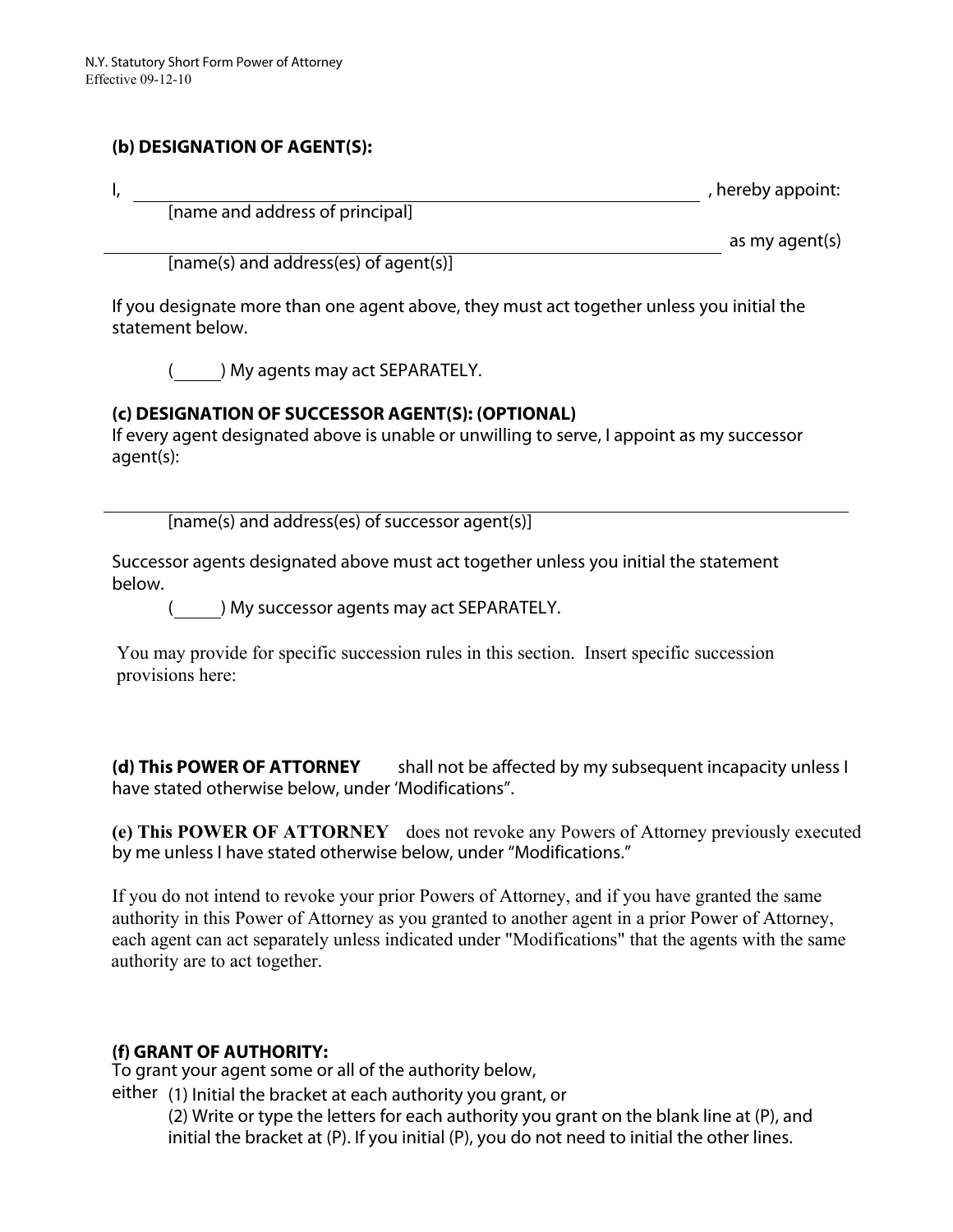I grant authority to my agent(s) with respect to the following subjects as defined in sections 5- 1502A through 5-l502N of the New York General Obligations Law:

- ( ) (A) real estate transactions;
	- ( ) (B) chattel and goods transactions;
	- ( ) (C) bond, share, and commodity transactions;
- (D) banking transactions;
- (E) business operating transactions;
- (F) insurance transactions;
- ( ) (G) estate transactions;
- (H) claims and litigation;
	- ( ) (I) personal and family maintenance. If you grant your agent this authority, it will allow the

agent to make gifts that you have customarily have made to individuals, including the agent, and charitable organizations. The total amount of all such gifts in any one calendar year cannot exceed five hundred dollars;

- ( ) (J) benefits from governmental programs or civil or military service;
- ( ) (K) health care billing and payment matters; records, reports, and statements;
- ( ) (L) retirement benefit transactions;
- (M) tax matters;
- ( ) (N) all other matters;

 $($   $)$  (O) full and unqualified authority to my agent(s) to delegate any or all of the foregoing powers to any person or persons whom my agent(s) select;

( ) (P) EACH of the matters identified by the following letters \_\_\_\_\_\_\_\_\_\_ . You need not initial the other lines if you initial line (P).

**(g) MODIFICATIONS: (OPTIONAL)** In this section, you may make additional provisions, including language to limit or supplement authority granted to your agent. However, you cannot use this Modifications section to grant your agent authority to make gifts or changes to interests in your property. If you wish to grant your agent such authority, you MUST complete the Statutory Gifts Rider.

## **(h) CERTAIN GIFT TRANSACTIONS: STATUTORY GIFTS RIDER:**

**(OPTIONAL)** In order to authorize your agent to make gifts in excess of an annual total of \$500 for all gifts described in (I) of the grant of authority section of this document (under personal and family maintenance), you must initial the statement below and execute a Statutory Gifts Rider at the same time as this instrument. Initialing the statement below by itself does not authorize your agent to make gifts. The preparation of the Statutory Gifts Rider should be supervised by a lawyer.

( ) (SGR) I grant my agent authority to make gifts in accordance with the terms and conditions of the Statutory Gifts Rider that supplements this statutory Power of Attorney.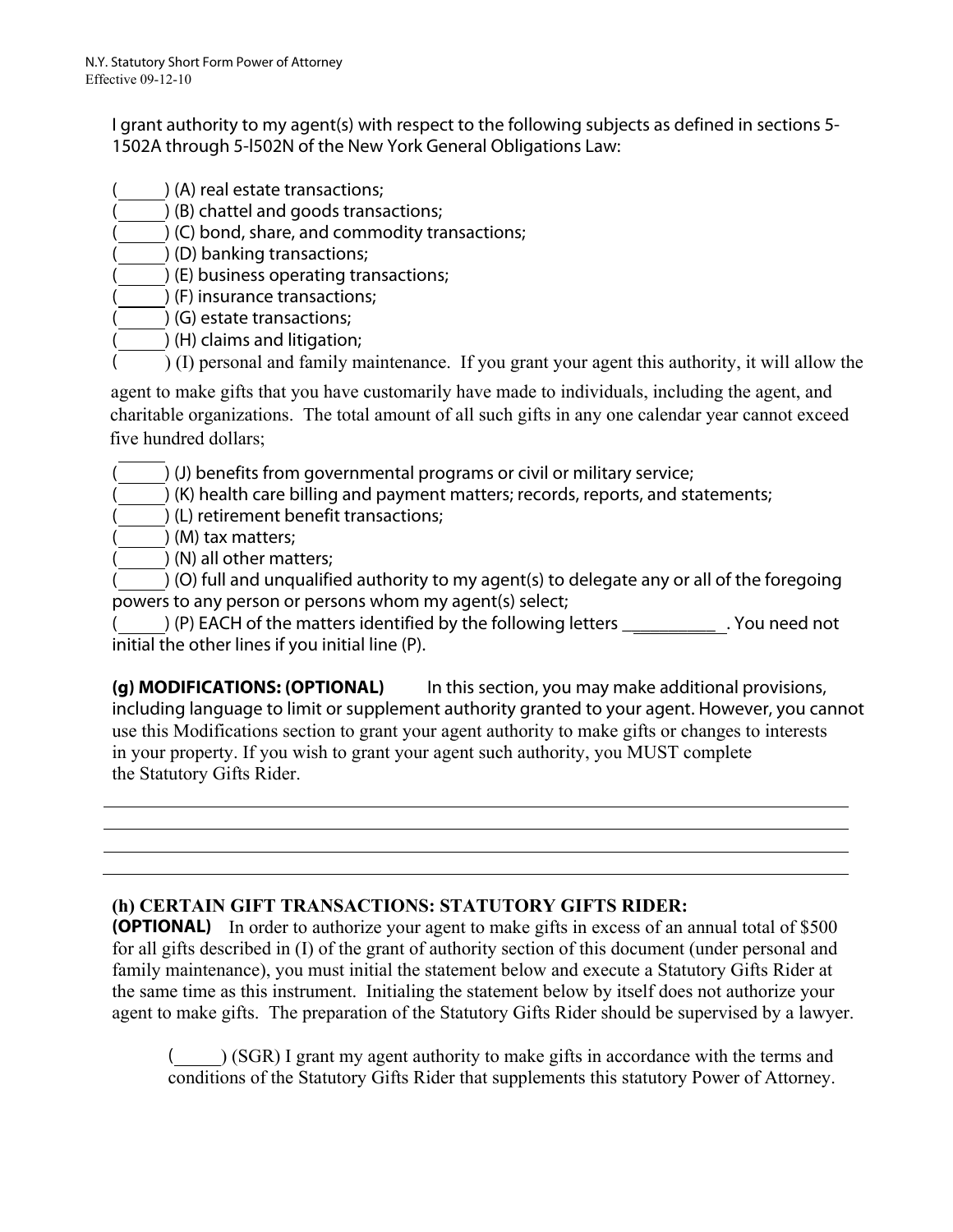### **(i) DESIGNATION OF MONITOR(S): (OPTIONAL)**

If you wish to appoint monitor(s), initial and fill in the section below:

 $($  ) I wish to designate , whose address(es)

 $is (are)$ 

as monitor(s). Upon the request of the monitor(s), my agent(s) must provide the monitor(s) with a copy of the power of attorney and a record of all transactions done or made on my behalf. Third parties holding records of such transactions shall provide the records to the monitor(s) upon request.

### **(j) COMPENSATION OF AGENT(S): (OPTIONAL)**

Your agent is entitled to be reimbursed from your assets for reasonable expenses incurred on your behalf. If you ALSO wish your agent(s) to be compensated from your assets for services rendered on your behalf, initial the statement below. If you wish to define "reasonable compensation", you may do so above, under "Modifications."

( ) My agent(s) shall be entitled to reasonable compensation for services rendered.

**(k) ACCEPTANCE BY THIRD PARTIES:** I agree to indemnify the third party for any claims that may arise against the third party because of reliance on this Power of Attorney. I understand that any termination of this Power of Attorney, whether the result of my revocation of the Power of Attorney or otherwise, is not effective as to a third party until the third party has actual notice or knowledge of the termination.

**(l) TERMINATION:** This Power of Attorney continues until I revoke it or it is terminated by my death or other event described in section 5-1511 of the General Obligations Law. Section 5- 1511 of the General Obligations Law describes the manner in which you may revoke your Power of Attorney, and the events which terminate the Power of Attorney.

### **(m) SIGNATURE AND ACKNOWLEDGMENT:**

In Witness Whereof I have hereunto signed my name on \_\_\_\_\_\_\_\_\_\_\_, 20\_\_\_\_.

PRINCIPAL signs here: \_\_\_\_\_\_\_\_\_\_\_\_\_\_\_\_\_\_\_\_\_\_\_\_\_\_\_\_\_\_\_\_\_\_\_\_\_\_\_

State of \_\_\_\_\_\_\_\_\_\_\_\_\_\_\_\_\_\_\_\_\_\_ County of \_\_\_\_\_\_\_\_\_\_\_\_\_\_\_ ss.:

On the \_\_\_\_ day of \_\_\_\_\_\_\_\_\_\_\_\_\_\_\_\_\_ in the year \_\_\_\_\_\_ before me, the undersigned, personally appeared \_\_\_\_\_\_\_\_\_\_\_\_\_\_\_\_\_\_\_\_\_\_\_\_\_\_\_\_\_\_\_\_\_\_, personally known to me or proved to me on the basis of satisfactory evidence to be the individual(s) whose name(s) is (are) subscribed to the within instrument and acknowledged to me that he/she/they executed the same in his/her/their capacity(ies), and that by his/her their signature(s) on the instrument, the individual(s), or the person upon behalf of which the individual(s) acted, executed the instrument.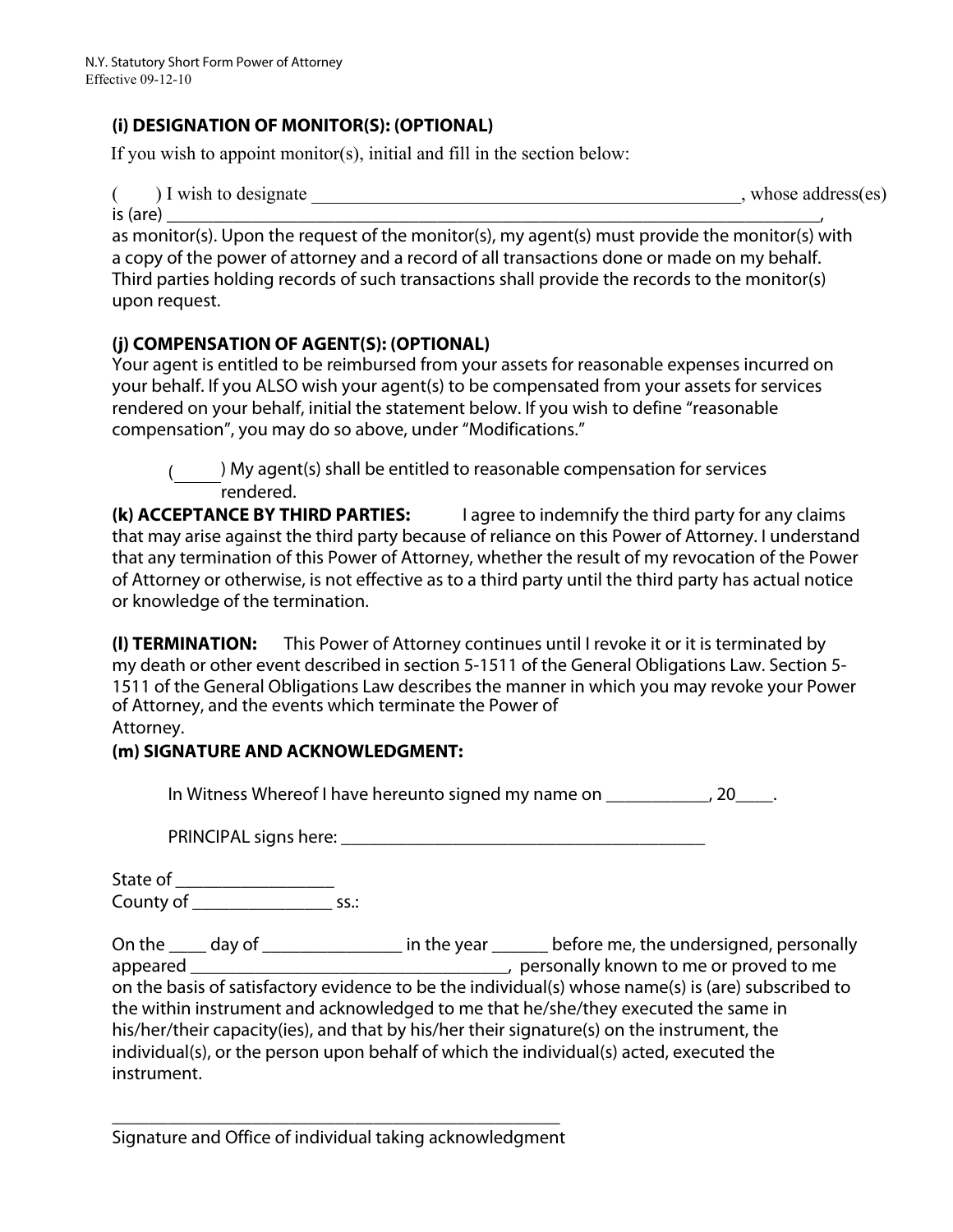### **(n) IMPORTANT INFORMATION FOR THE AGENT:**

When you accept the authority granted under this Power of Attorney, a special legal relationship is created between you and the principal. This relationship imposes on you legal responsibilities that continue until you resign or the Power of Attorney is terminated or revoked. You must:

(1) act according to any instructions from the principal, or, where there are no instructions, in the principal's best interest;

(2) avoid conflicts that would impair your ability to act in the principal's best interest;

(3) keep the principal's property separate and distinct from any assets you own or control, unless otherwise permitted by law;

(4) keep a record or all receipts, payments, and transactions conducted for the principal; and (5) disclose your identity as an agent whenever you act for the principal by writing or printing the principal's name and signing your own name as "agent" in either of the following manner: (Principal's Name) by (Your Signature) as Agent, or (Your Signature) as Agent for (Principal's Name).

You may not use the principal's assets to benefit yourself or any anyone else or make gifts to yourself or anyone else unless the principal has specifically granted you that authority in this document, which is either a Statutory Gifts Rider attached to a Short Form Power of Attorney or a non-statutory Power of Attorney. If you have that authority, you must act according to any instructions of the principal or, where there are no such instructions, in the principal's best interest. You may resign by giving written notice to the principal and to any co-agent, successor agent, monitor if one has been named in this document, or the principal's guardian if one has been appointed. If there is anything about this document or your responsibilities that you do not understand, you should seek legal advice.

#### Liability of agent:

The meaning of the authority given to you is defined in New York's General Obligations Law, Article 5, Title 15. If it is found that you have violated the law or acted outside the authority granted to you in the Power of Attorney, you may be liable under the law for your violation.

**(o) AGENT'S SIGNATURE AND ACKNOWLEDGMENT OF APPOINTMENT:** It is not required that the principal and the agent(s) sign at the same time, nor that multiple agents sign at the same time.

I/we, **I/we** and the foregoing Power of Attorney. I am/we are the person(s) identified therein as agent(s) for the principal named therein. I/we acknowledge my/our legal responsibilities.

\_\_\_\_\_\_\_\_\_\_\_\_\_\_\_\_\_\_\_\_\_\_\_\_\_\_\_\_\_\_\_\_\_\_\_\_\_\_\_\_\_\_\_\_\_

Agent(s) sign(s) here: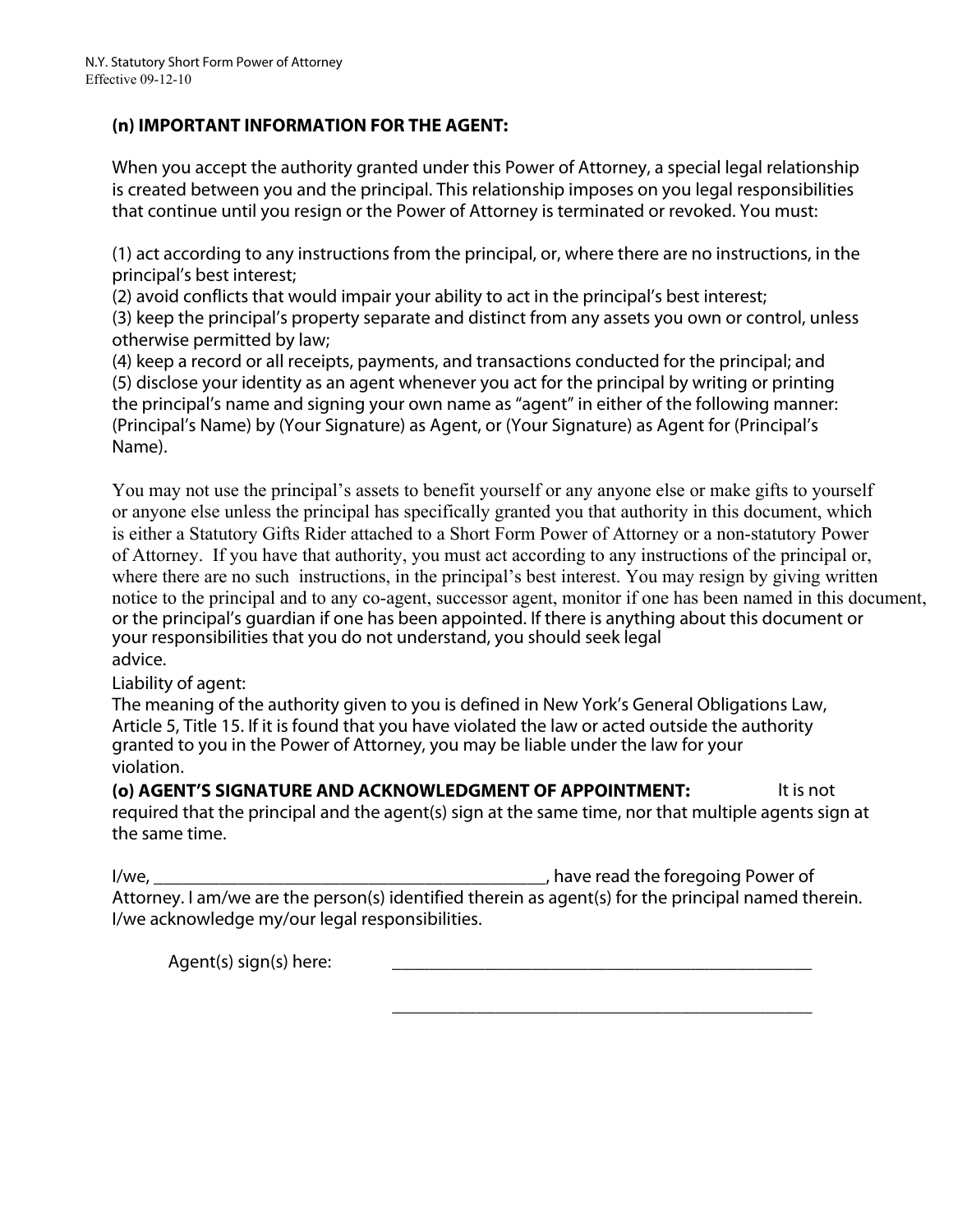N.Y. Statutory Short Form Power of Attorney Effective 09-12-10

State of \_New York\_\_\_\_\_\_\_\_\_\_\_\_\_\_\_\_ County of \_\_\_\_\_\_\_\_\_\_\_\_\_\_\_ ss.:

On the \_\_\_\_ day of \_\_\_\_\_\_\_\_\_\_\_\_\_\_\_\_\_ in the year \_\_\_\_\_\_ before me, the undersigned, personally appeared \_\_\_\_\_\_\_\_\_\_\_\_\_\_\_\_\_\_\_\_\_\_\_\_\_\_\_\_\_\_\_\_\_\_, personally known to me or proved to me on the basis of satisfactory evidence to be the individual(s) whose name(s) is (are) subscribed to the within instrument and acknowledged to me that he/she/they executed the same in his/her/their capacity(ies), and that by his/her their signature(s) on the instrument, the individual(s), or the person upon behalf of which the individual(s) acted, executed the instrument.

\_\_\_\_\_\_\_\_\_\_\_\_\_\_\_\_\_\_\_\_\_\_\_\_\_\_\_\_\_\_\_\_\_\_\_\_\_\_\_\_\_\_\_\_\_\_\_\_ Signature and Office of individual taking acknowledgment

#### **(p) SUCCESSOR AGENT'S SIGNATURE AND ACKNOWLEDGEMENT OF APPOINTMENT:**

It is not required that the principal and the successor agent(s), if any, sign at the same time, nor that multiple successor agents sign at the same time. Furthermore, successor agents cannot use this Power of Attorney unless the agent(s) designated above is/are unable or unwilling to serve.

I/we, \_\_\_\_\_\_\_\_\_\_\_\_\_\_\_\_\_\_\_\_\_\_\_\_\_\_\_\_\_\_\_\_\_\_\_\_\_\_\_\_\_\_, have read the foregoing Power of Attorney. I am/we are the person(s) identified therein as agent(s) for the principal named therein.

\_\_\_\_\_\_\_\_\_\_\_\_\_\_\_\_\_\_\_\_\_\_\_\_\_\_\_\_\_\_\_\_\_\_\_\_\_\_\_\_\_\_\_\_\_

I/we acknowledge my/our legal responsibilities.

Agent(s) sign(s) here:

State of \_New York\_\_\_\_\_\_\_\_\_\_\_\_\_\_\_\_ County of \_\_\_\_\_\_\_\_\_\_\_\_\_\_\_ ss.:

On the \_\_\_\_ day of \_\_\_\_\_\_\_\_\_\_\_\_\_\_\_\_ in the year \_\_\_\_\_\_ before me, the undersigned, personally appeared \_\_\_\_\_\_\_\_\_\_\_\_\_\_\_\_\_\_\_\_\_\_\_\_\_\_\_\_\_\_\_\_\_\_, personally known to me or proved to me on the basis of satisfactory evidence to be the individual(s) whose name(s) is (are) subscribed to the within instrument and acknowledged to me that he/she/they executed the same in his/her/their capacity(ies), and that by his/her their signature(s) on the instrument, the individual(s), or the person upon behalf of which the individual(s) acted, executed the instrument.

\_\_\_\_\_\_\_\_\_\_\_\_\_\_\_\_\_\_\_\_\_\_\_\_\_\_\_\_\_\_\_\_\_\_\_\_\_\_\_\_\_\_\_\_\_\_\_\_ Signature and Office of individual taking acknowledgment